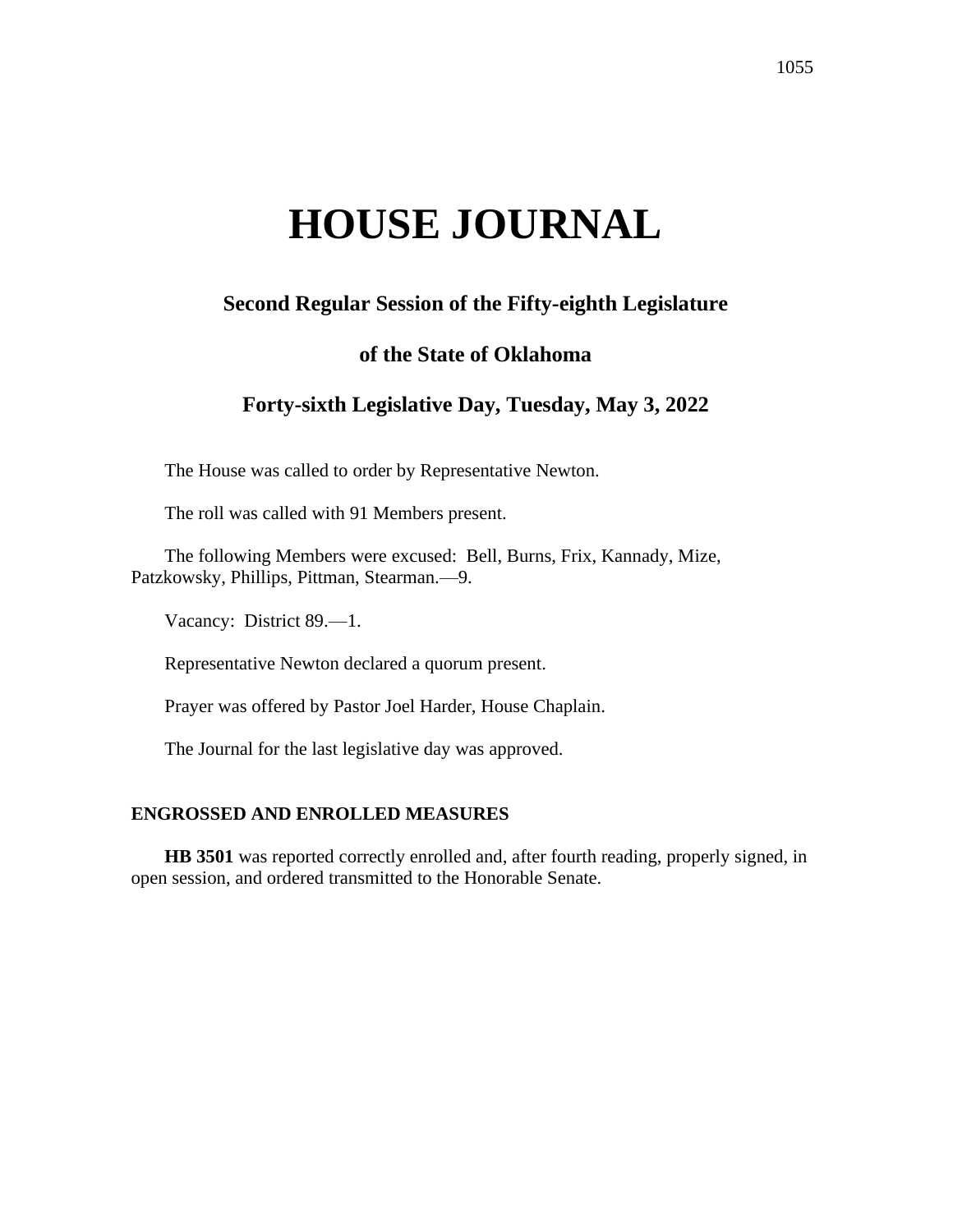# **RESOLUTION FOR CONSIDERATION**

**HR 1063** was called up for consideration.

Coauthored by Representative(s) Roberts (Dustin)

Upon motion of Representative Echols, **HR 1063** was considered and adopted upon roll call as follows:

Aye: Baker, Bashore, Boatman, Boles, Bush, Caldwell (Chad), Caldwell (Trey), Conley, Cornwell, Crosswhite Hader, Culver, Davis, Dempsey, Dills, Dobrinski, Echols, Fetgatter, Ford, Gann, Grego, Hardin (David), Hasenbeck, Hilbert, Hill, Humphrey, Johns, Kendrix, Kerbs, Lawson, Lepak, Lowe (Dick), Luttrell, Manger, Marti, May, McBride, McDugle, McEntire, Miller, Moore, Newton, O'Donnell, Olsen, Osburn, Pfeiffer, Phillips, Randleman, Roberts (Dustin), Roberts (Eric), Roberts (Sean), Roe, Russ, Sims, Smith, Sneed, Stark, Steagall, Sterling, Stinson, Strom, Talley, Vancuren, Wallace, West (Josh), West (Kevin), West (Rick), West (Tammy), Wolfley, Worthen, Mr. Speaker.--70.

Nay: Bennett, Blancett, Brewer, Dollens, Fugate, Goodwin, Lowe (Jason), Munson, Nichols, Provenzano, Ranson, Rosecrants, Turner, Virgin, Waldron, Walke.--16.

Excused: Bell, Burns, Frix, Hardin (Tommy), Kannady, Martinez, Mize, Nollan, Pae, Patzkowsky, Pittman, Stearman, Townley, Williams.--14.

Vacancy: District 89.--1.

**HR 1063** was referred for enrollment.

# **PENDING CONSIDERATION OF SAs**

**SAs** to **HB 1800** were called up for consideration.

Upon motion of Representative Roberts (Eric), the House concurred in the **SAs** to **HB 1800**.

**HB 1800**, as amended by the Honorable Senate, was read at length for the fourth time and the roll was called on the measure as follows:

Aye: Baker, Bashore, Bennett, Blancett, Boatman, Boles, Brewer, Bush, Caldwell (Chad), Caldwell (Trey), Conley, Cornwell, Crosswhite Hader, Culver, Davis, Dempsey, Dills, Dobrinski, Dollens, Echols, Fetgatter, Fugate, Gann, Goodwin, Grego, Hardin (David), Hasenbeck, Hilbert, Hill, Humphrey, Johns, Kendrix, Kerbs, Lawson, Lepak, Lowe (Jason), Luttrell, Manger, Marti, May, McBride, McDugle, McEntire, Miller, Moore, Munson, Newton, Nichols, Nollan, O'Donnell, Olsen, Osburn, Pfeiffer, Phillips, Provenzano, Randleman, Ranson, Roberts (Dustin), Roberts (Eric), Roe, Rosecrants, Russ, Sims, Smith, Sneed, Stark, Sterling, Stinson, Strom, Talley, Townley, Turner, Vancuren,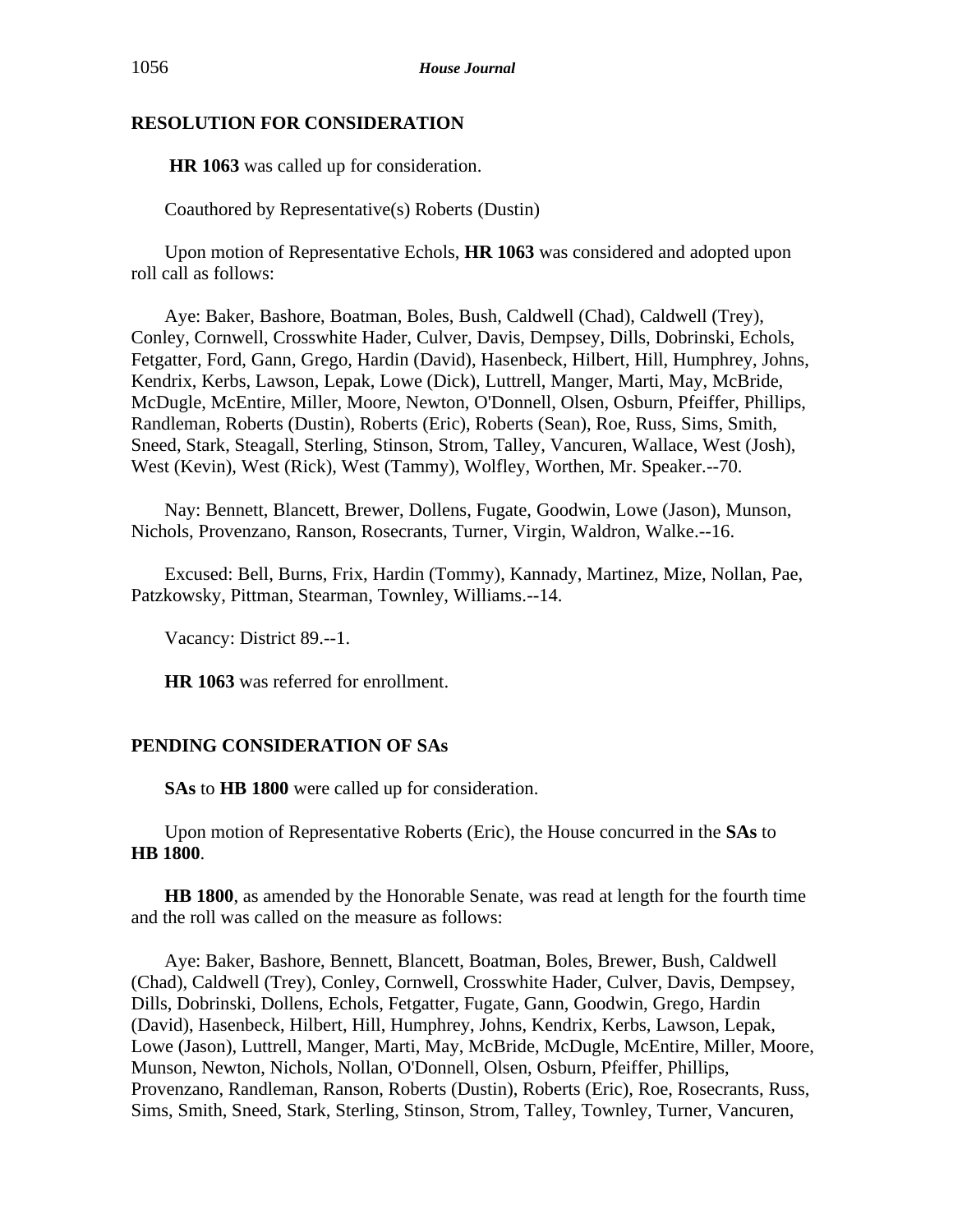Virgin, Waldron, Walke, Wallace, West (Josh), West (Kevin), West (Rick), West (Tammy), Williams, Wolfley, Worthen, Mr. Speaker.--85.

Excused: Bell, Burns, Ford, Frix, Hardin (Tommy), Kannady, Lowe (Dick), Martinez, Mize, Pae, Patzkowsky, Pittman, Roberts (Sean), Stearman.--14.

Constitutional Priv: Steagall.--1.

Vacancy: District 89.--1.

The measure passed.

Senate amendments were properly signed, in open session, and the above-numbered measure was referred for enrollment.

#### **MESSAGES FROM THE SENATE**

Advising rejection of **HAs** to **SBs** and requesting conference thereon, the Senate naming conferees later: **SBs 524, 590, 1339, 1481, 1848, 1857** and **1858**.

#### **Returning enrolled measure**

Announcing that Enrolled **HB 3501** has been read at length for the fourth time and signed by the Presiding Officer of Senate, in open session.

The above measure was ordered transmitted to the Honorable Governor.

#### **PENDING CONSIDERATION OF SAs**

**SAs** to **HB 2768** were called up for consideration.

Upon motion of Representative Randleman, the House concurred in the **SAs** to **HB 2768**.

**HB 2768**, as amended by the Honorable Senate, was read at length for the fourth time and the roll was called on the measure as follows:

Aye: Baker, Bashore, Bennett, Blancett, Boatman, Boles, Brewer, Caldwell (Chad), Caldwell (Trey), Conley, Cornwell, Crosswhite Hader, Culver, Davis, Dempsey, Dobrinski, Dollens, Echols, Fetgatter, Fugate, Gann, Goodwin, Grego, Hardin (David), Hardin (Tommy), Hasenbeck, Hilbert, Hill, Humphrey, Johns, Kendrix, Kerbs, Lawson, Lepak, Lowe (Dick), Lowe (Jason), Luttrell, Manger, Marti, May, McBride, McDugle, McEntire, Miller, Moore, Munson, Newton, Nichols, O'Donnell, Osburn, Pfeiffer, Phillips, Provenzano, Randleman, Ranson, Roberts (Dustin), Roberts (Eric), Roberts (Sean), Roe, Rosecrants, Sims, Smith, Sneed, Stark, Steagall, Sterling, Stinson, Strom, Talley, Townley,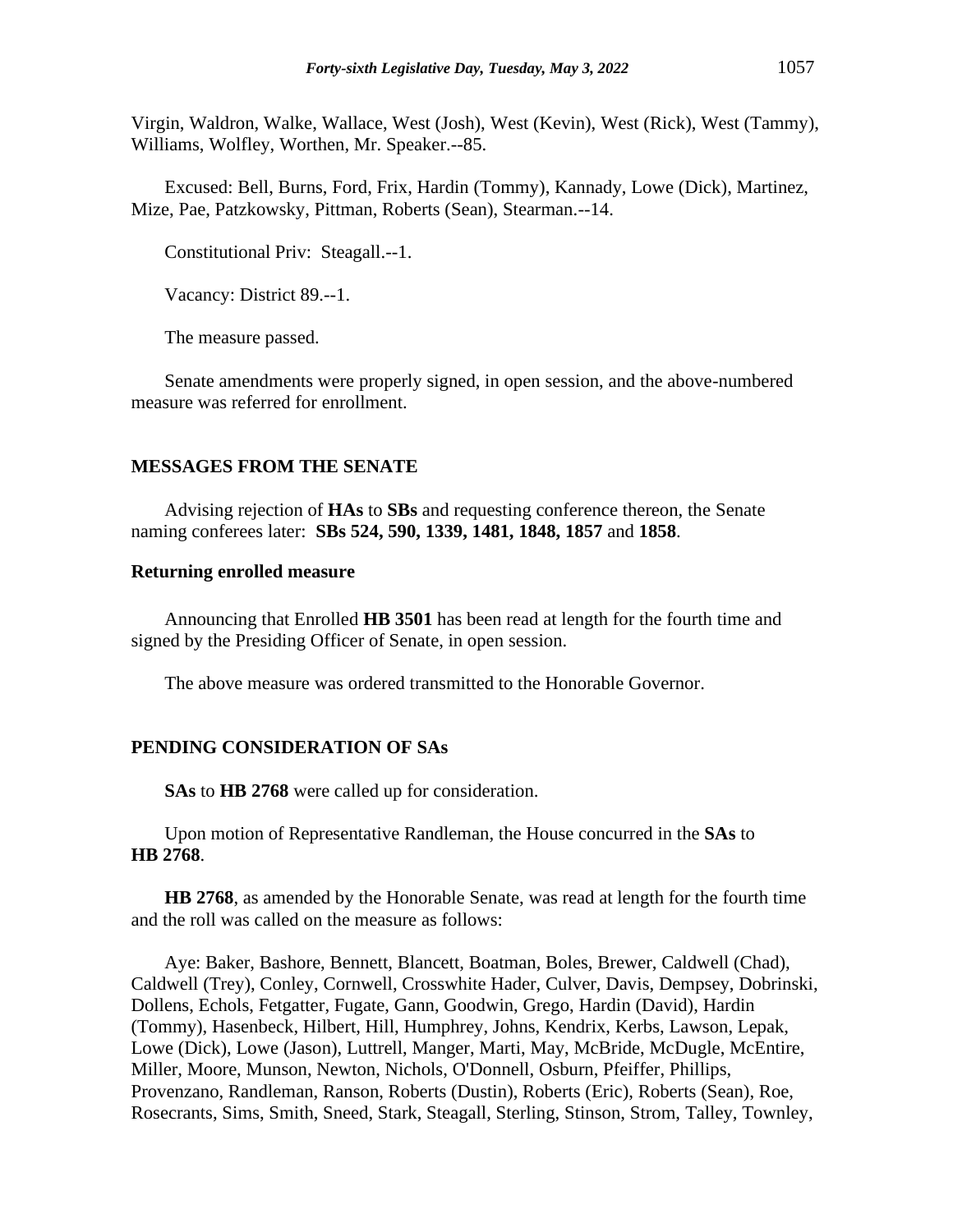Turner, Vancuren, Virgin, Waldron, Walke, Wallace, West (Josh), West (Kevin), West (Rick), West (Tammy), Williams, Wolfley, Worthen, Mr. Speaker.--84.

Excused: Bell, Burns, Bush, Dills, Ford, Frix, Kannady, Martinez, Mize, Nollan, Olsen, Pae, Patzkowsky, Pittman, Russ, Stearman.--16.

Vacancy: District 89.--1.

The measure passed.

Senate amendments were properly signed, in open session, and the above-numbered measure was referred for enrollment.

#### **PENDING CONSIDERATION OF SAs**

**SAs** to **HB 2322** were rejected and conference requested upon motion of Representative Sneed. The Speaker named the Conference Committee on Insurance.

#### **PENDING CONSIDERATION OF SAs**

**SAs** to **HB 3083** were rejected and conference requested upon motion of Representative Hilbert. The Speaker named GCCA.

#### **PENDING CONSIDERATION OF SAs**

**SAs** to **HB 3901** were rejected and conference requested upon motion of Representative Hilbert. The Speaker named the Conference Committee on Utilities.

# **PENDING CONSIDERATION OF SAs**

**SAs** to **HB 3144** were rejected and conference requested upon motion of Representative West (Kevin). The Speaker named the Conference Committee on Public Safety.

#### **PENDING CONSIDERATION OF SAs**

**SAs** to **HB 3752** were rejected and conference requested upon motion of Representative Fetgatter. The Speaker named the Conference Committee on Alcohol, Tobacco and Controlled Substances.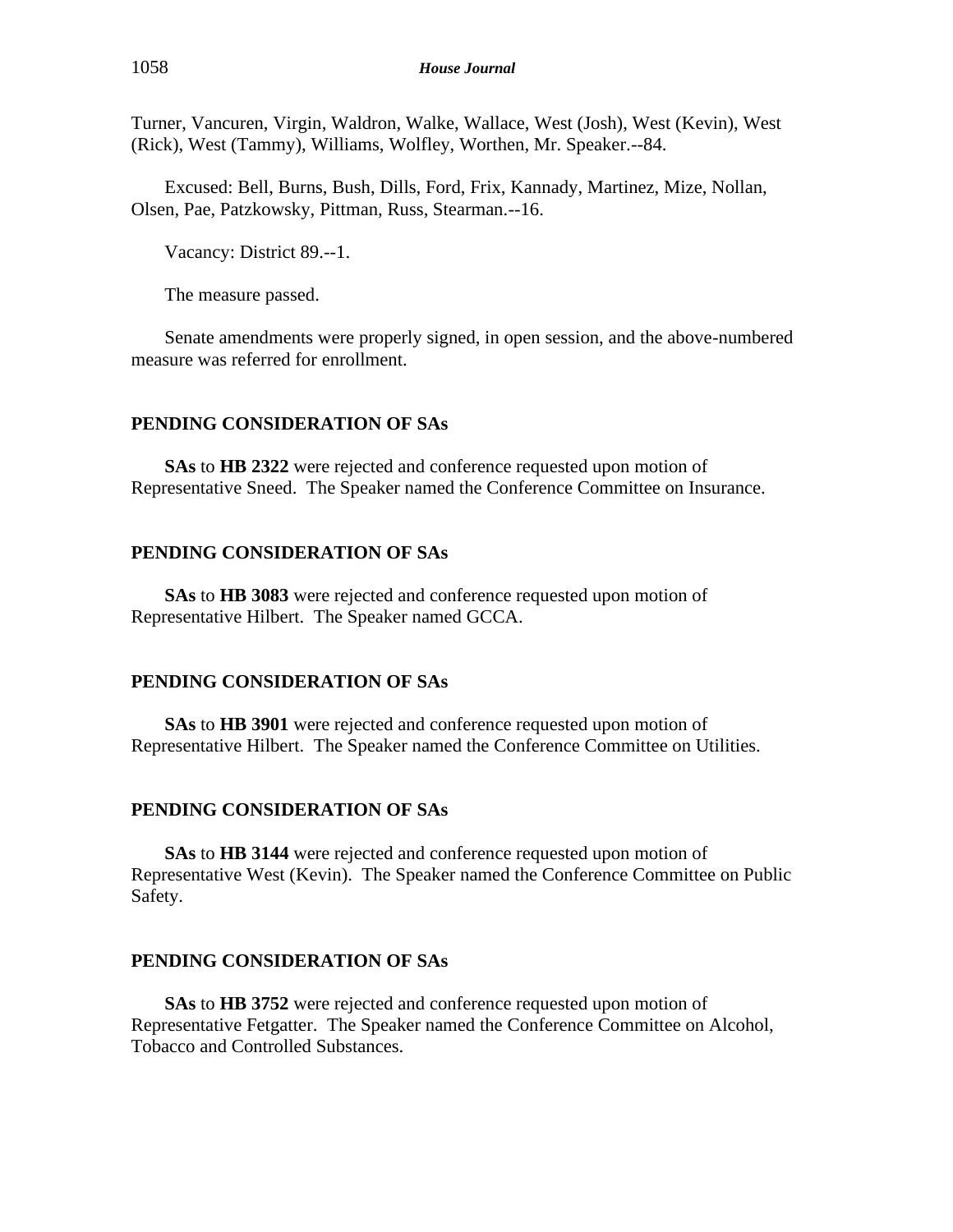# **PENDING CONSIDERATION OF SAs**

**SAs** to **HB 3865** were rejected and conference requested upon motion of Representative Lepak. The Speaker named GCCA.

# **RESOLUTIONS**

The following were introduced and read:

**HR 1066** − By Ford and Bush.

A Resolution designating May 7, 2022, as Tulsa Police Officers' Memorial Day. **HR 1067** − By Ford.

A Resolution recognizing May 11 through May 17, 2022, as National Police Week and recognizing May 15, 2022, as Peace Officers Memorial Day in the State of Oklahoma.

**HR 1068** − By Roe.

A Resolution recognizing May 6th through 12th as National Nurses Week; celebrating the impact of nurses in Oklahoma.

# **MESSAGES FROM THE GOVERNOR**

Advising of his approval of **HB 4143** on May 3, 2022.

Advising of his veto of **HB 4192** on May 3, 2022. The veto message reads as follows:

To the Honorable Speaker of the House and Members of the House of Representatives Second Regular Session, Fifty-eighth Oklahoma Legislature

Enrolled House Bill No. **4192**

By: Echols of the House and Standridge of the Senate

This is to advise you that on this date, pursuant to the authority vested in me by Section 11 of Article VI of the Oklahoma Constitution to approve or object to legislation presented to me, I have vetoed House Bill **4192**.

Currently, Oklahoma law requires all public bodies to publish certain information on their or a general website (if the agency uses a general website). See 74 O.S. § 3106.4. This requirement was most recently updated in November of 2019, which means public bodies should already be in compliance.

House Bill **4192** would provide for the removal of agency directors whose agencies fail to comply with current website publication requirements within twelve (12) months of the effective date of this bill. While I fully support the goal of this bill and expect all agency directors to comply with state law, this bill gives agency directors twelve additional months to comply with publication requirements that took effect nearly three years ago. Rather than